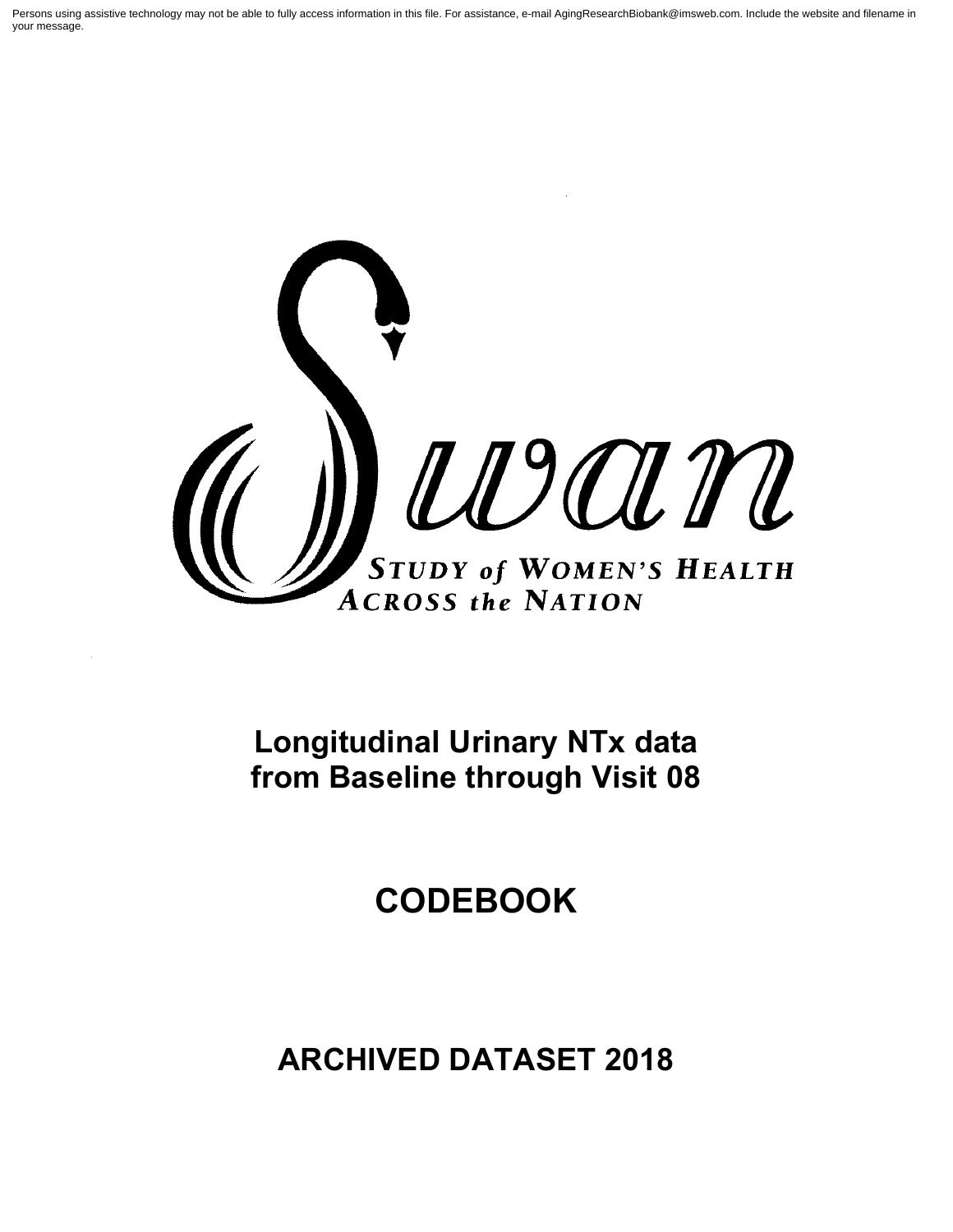# **PAGE INTENTIONALLY BLANK**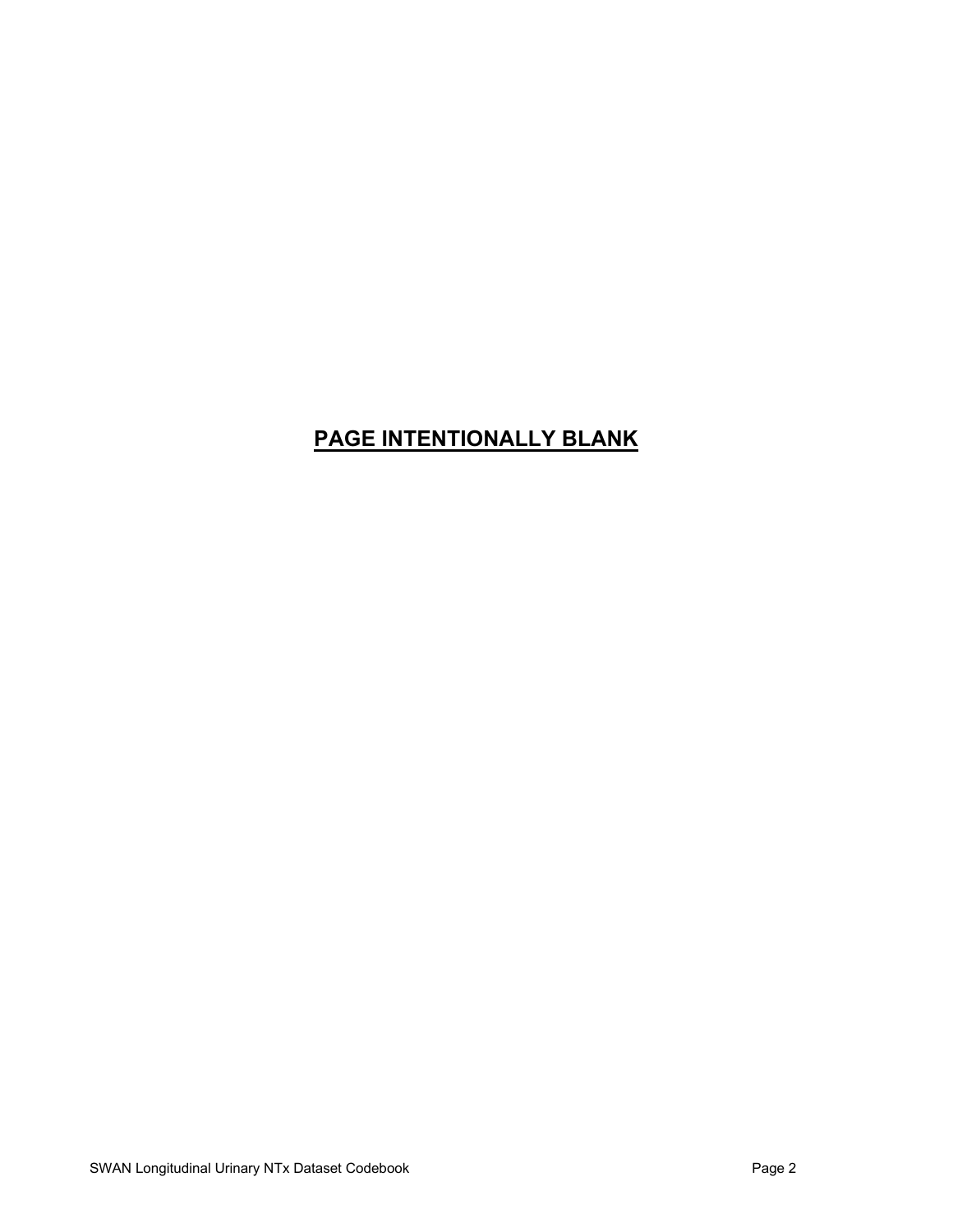# **GENERAL DOCUMENTATION FOR THE LONGITUDINAL URINARY NTx DATASET**

This codebook documents the release of the SWAN Urinary NTx data from Baseline through Visit 08 done by Unipath, Ltd, a subsidiary of Inverness Medical Innovations Inc. (IMI), a company that specializes in development and marketing of rapid diagnostics in areas of women's health. Unipath, located in Bedford, England, is the primary R&D site for the women's health program of the parent company, IMI.

Through acquisition of Ostex by the parent company IMI, Unipath secured the bone turnover marker NTx (Ntelopetide) and marketing interest in the urine and serum ELISAs point of care NTx assays.

*Who is included in the frozen dataset:* This dataset contains data from 2407 women for whom urine specimens were received by Unipath.

**Brief description of the data:** Urinary N-telopeptide of type 1 collagen (NTx) was measured in singlicate using an automated immunoassay (Vitros ECi; Ortho Clinical., Rochester, NT, USA). The assay is based on competition between urinary peptide and synthetic NTx peptide coating the wells, for binding by an anti-NTx monoclonal antibody conjugated to horse radish peroxidase. The bound conjugate is measured by chemiluminescence. NTx is expressed as nanomoles of bone collagen equivalents per litre per millimole creatinine per liter (nM BCE/mM creatinine). The lower limit of detection was 10nM BCE and intra and inter assay coefficients of variation were 2.75% and 4.8% respectively, over the assay range. Samples >3000nM BCE were diluted 1/20 prior to measurement.

Creatinine was measured on the Cobas Mira (Horiba ABX, Montpellier, France) based on the Jaffé reaction. The lower limit of detection was 0.014mM and the intra and inter assay coefficients of variation were 0.62% and 4.12% respectively, across the assay range.

#### Missing NTX records:

There are 631 urine samples (554 IDs) which have urine collection records but do not have NTX results. The repository in Michigan was queried and below is the summary table with the status of urine availability from the repository for the 631 samples.

| <b>Visit</b>    | # of missing<br>samples | Sent to<br>Unipath | No Urine       | Last Vial | Urine<br>Available |
|-----------------|-------------------------|--------------------|----------------|-----------|--------------------|
| V <sub>00</sub> | 35                      |                    | 26             | 3         | 5                  |
| <b>V01</b>      | 43                      | 0                  | 40             | 2         |                    |
| V <sub>02</sub> | 19                      |                    | 10             | 0         | 8                  |
| V <sub>03</sub> | 17                      | 2                  |                | 13        |                    |
| V <sub>04</sub> | 73                      |                    | 4              | 65        | 3                  |
| V <sub>05</sub> | 142                     |                    | $\overline{4}$ | 29        | 108                |
| <b>V06</b>      | 49                      | 2                  |                | 43        | 3                  |
| <b>V07</b>      | 72                      |                    | 5              | 52        | 14                 |
| <b>V08</b>      | 181                     | 2                  | 12             | 61        | 106                |
| <b>Total</b>    | 631                     | 11                 | 103            | 268       | 249                |

### **The status of urine availability for 631 missing NTX samples**